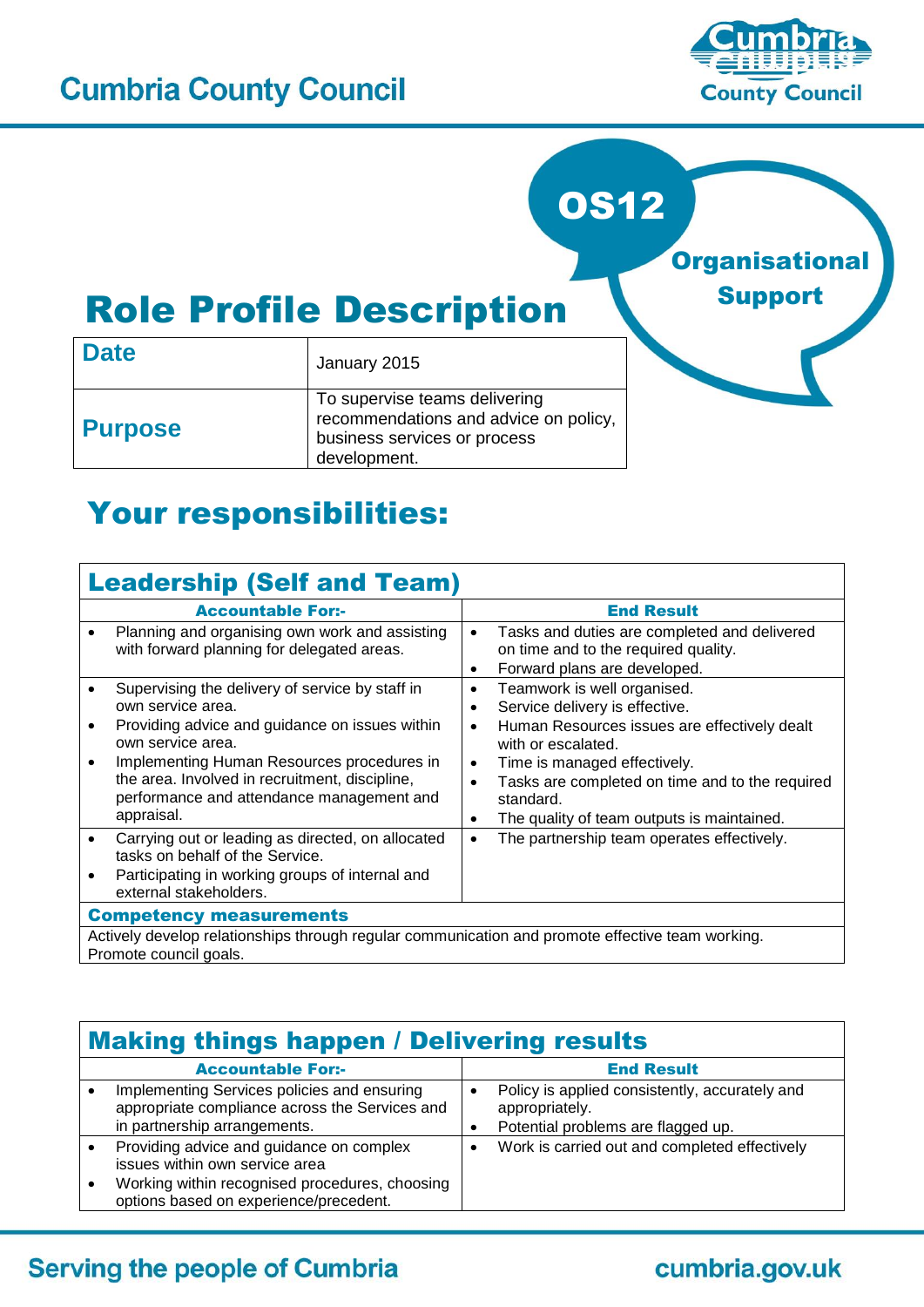| Working to set objectives, reporting on an<br>exception basis and evaluating progress |  |
|---------------------------------------------------------------------------------------|--|
| <b>Competency measurements</b>                                                        |  |

Use sound judgement by weighing up different options to arrive at the best solution based on time, cost and quality.

Use direct persuasion.

## Service Improvement and innovation

|                                                                                                                                         | <b>Accountable For:-</b>                                                                                                                                                                 |                     | <b>End Result</b>                                                                                                              |  |
|-----------------------------------------------------------------------------------------------------------------------------------------|------------------------------------------------------------------------------------------------------------------------------------------------------------------------------------------|---------------------|--------------------------------------------------------------------------------------------------------------------------------|--|
|                                                                                                                                         | Contributing pro-actively to the development of<br>policy in designated areas.                                                                                                           | $\bullet$           | New policies are developed.                                                                                                    |  |
|                                                                                                                                         | Monitoring service delivery and making<br>recommendations on improvements to existing<br>procedures.                                                                                     | $\bullet$<br>٠<br>٠ | Service standards are improved.<br>Customer expectations are met or exceeded.<br>Improvement plans are put forward for action. |  |
|                                                                                                                                         | Making recommendations for improvements to<br>meet planned or expected changes in service<br>demands.<br>Cooperating with change, identifying service<br>improvements where appropriate. | $\bullet$           | Improvements are implemented                                                                                                   |  |
| <b>Competency measurements</b>                                                                                                          |                                                                                                                                                                                          |                     |                                                                                                                                |  |
| Look ahead - anticipate obstacles and take action to avoid crisis.<br>Think ahead to identify opportunities to achieve better outcomes. |                                                                                                                                                                                          |                     |                                                                                                                                |  |

# **Managing resources**

| <b>Accountable For:-</b>                                                                                                                                                                                                                                                                                                               |                          | <b>End Result</b>                                                                                                                                                               |  |
|----------------------------------------------------------------------------------------------------------------------------------------------------------------------------------------------------------------------------------------------------------------------------------------------------------------------------------------|--------------------------|---------------------------------------------------------------------------------------------------------------------------------------------------------------------------------|--|
| Managing self and allocated resources, to deliver<br>services and programmes against plans and<br>budgets.<br>Contributing to deciding or planning expenditure<br>within the budget for their area.<br>Monitoring and controlling elements of delegated<br>budgets and assisting in accessing funds from<br>other Bodies, if required. | $\bullet$<br>٠<br>٠<br>٠ | Work is completed on time and to the required<br>standard.<br>Programme and/or services are achieved.<br>Statutory obligations are fulfilled.<br>Customer expectations are met. |  |
| Using allocated resources to optimum efficiency.<br><b>Competency measurements</b>                                                                                                                                                                                                                                                     | $\bullet$<br>٠<br>٠      | Resources are used effectively.<br>Tasks are achieved on time and to the required<br>standards.<br>New projects are adequately resourced.                                       |  |
|                                                                                                                                                                                                                                                                                                                                        |                          |                                                                                                                                                                                 |  |

Deliver and contribute to realistic estimates and plans, monitor resources against key targets and hold their team to account.

Prioritises own and teams day to day work.

#### Customer and Community focused

| <b>Accountable For:-</b>                                                                                |                                       | <b>End Result</b>                                                                                                                                                                                                                                                               |
|---------------------------------------------------------------------------------------------------------|---------------------------------------|---------------------------------------------------------------------------------------------------------------------------------------------------------------------------------------------------------------------------------------------------------------------------------|
| Liaising with stakeholders to deliver service<br>outcomes within a delegated area of<br>responsibility. | $\bullet$<br>٠<br>$\bullet$<br>٠<br>٠ | Appropriate levels of customer service are<br>provided.<br>There is optimum and effective provision of<br>resources.<br>Stakeholders are kept informed.<br>Mutually-agreed plans are achieved.<br>Activities within the service area comply with<br>legislation and procedures. |
| Acting as the Service's representative, with<br>authority to act on its behalf within nominated         | $\bullet$                             | The Service's reputation is maintained or<br>enhanced.                                                                                                                                                                                                                          |